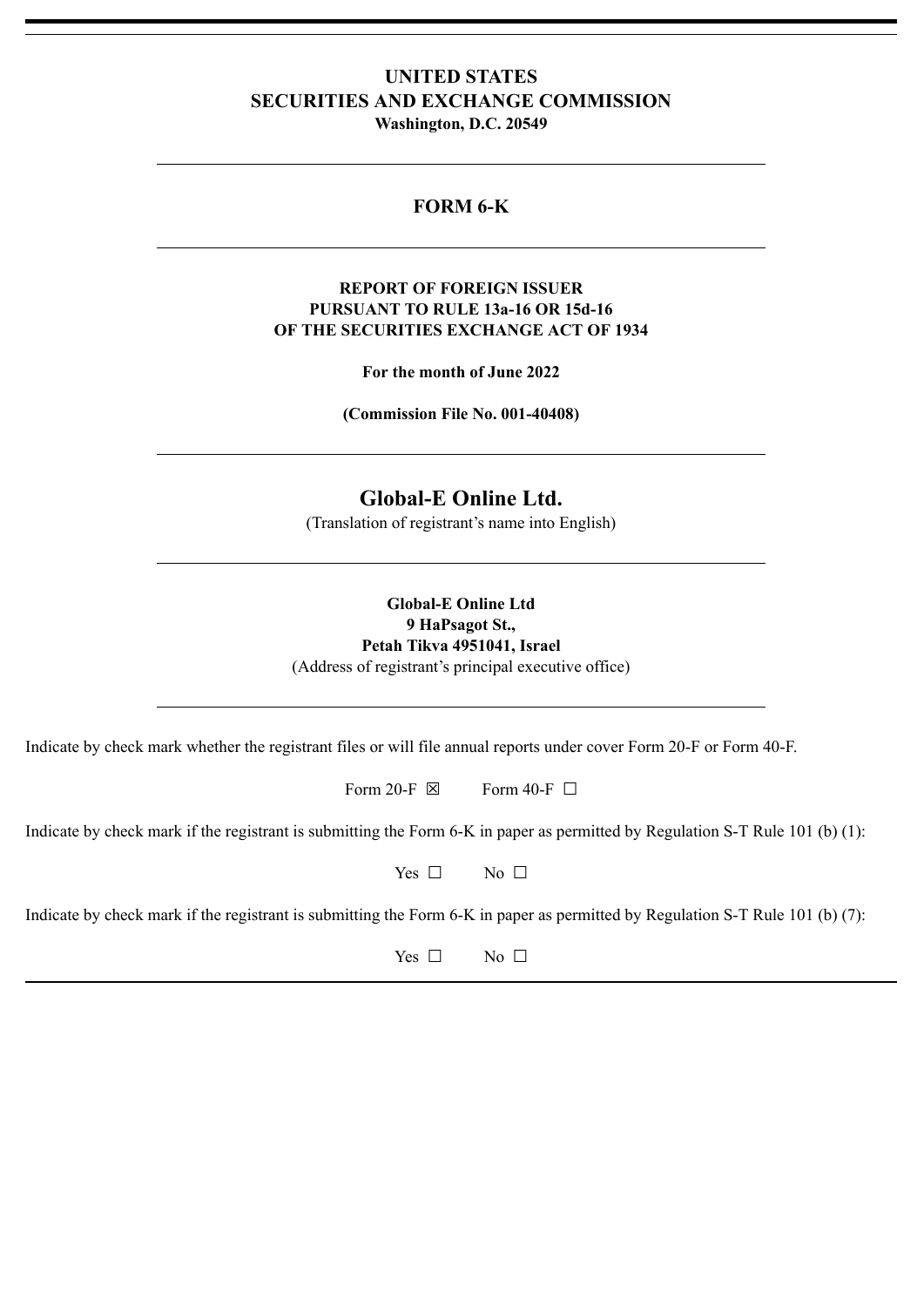### **EXPLANATORY NOTE**

#### **Equity Purchase Agreement**.

On June 20, 2022, Global-E Online Ltd., an Israeli limited liability company (the "Company"), and its wholly owned subsidiaries Global-e UK Ltd., an English private limited company ("GLBEUK") and Global-e US Inc., a Delaware corporation ("GLBEUS" and, together with GLBEUK, the "Purchasers"), entered into an Equity Purchase Agreement (the "Purchase Agreement") with Pitney Bowes International Holdings, Inc., a Delaware Corporation ("PBIH"), and Pitney Bowes Holdings Limited, an English private limited company ("PBUK" and, together with PBIH, the "Sellers"), wholly owned subsidiaries of Pitney Bowes Inc., pursuant to which the Sellers have agreed to sell their Borderfree cross-border ecommerce solutions business (the "Business") to the Purchasers for \$100,000,000 in cash consideration, subject to certain adjustments.

The consummation of the transactions contemplated by the Purchase Agreement is subject to customary conditions.

The Purchase Agreement contains provisions giving both the Sellers and the Purchasers rights to terminate the Purchase Agreement under specified circumstances, including if the closing has not occurred on or before August 20, 2022, subject to the terms and conditions of the Purchase Agreement.

The Purchase Agreement includes customary representations, warranties and covenants of the Sellers, the Purchasers and GLBE.

### **Press Release**.

On June 21, 2022, the Company issued a press release titled "Global-e to Acquire Borderfree Cross-Border ecommerce Service from Pitney Bowes". A copy of the press release is furnished as Exhibit 99.1 herewith.

### **Forward Looking Statements**.

Certain statements in this Form 6-K may constitute "forward-looking" statements and information, within the meaning of Section 27A of the Securities Act of 1933, Section 21E of the Securities Exchange Act of 1934, and the safe harbor provisions of the Private Securities Litigation Reform Act of 1995. These forward-looking statements, including statements concerning the consummation of the transactions contemplated by the Purchase Agreement and the costs and benefits associated with the purchase of the Business, are based on current expectations and assumptions that are subject to risks and uncertainties and actual results could differ materially. Words such as "expect," "estimate," "project," "budget," "forecast," "anticipate," "intend," "plan," "may," "will," "could," "should," "believes," "predicts," "potential," "continue," and similar expressions are intended to identify such forward-looking statements but are not the exclusive means for identifying such statements. By their very nature, forwardlooking statements involve inherent risks and uncertainties, both general and specific, and there are risks that the predictions, forecasts, projections and other forward-looking statements will not be achieved. You should understand that a number of factors could cause actual results to differ materially from the plans, objectives, expectations, estimates and intentions expressed in such forward-looking statements such as the failure to consummate the transactions contemplated by the Purchase Agreement; failure to satisfy closing conditions to the Purchase Agreement; failure to realize the synergies or benefits of the transactions contemplated by the Purchase Agreement; and other important factors set forth under "Risk Factors" in our annual report of Form 20-F filed with the Securities and Exchange Commission ("SEC") on March 28, 2022 and other documents filed with or furnished to the SEC. Other than as may be required by applicable laws, the Company does not undertake or accept any obligation or undertaking to release publicly any updates or revisions to any forward-looking statements.

2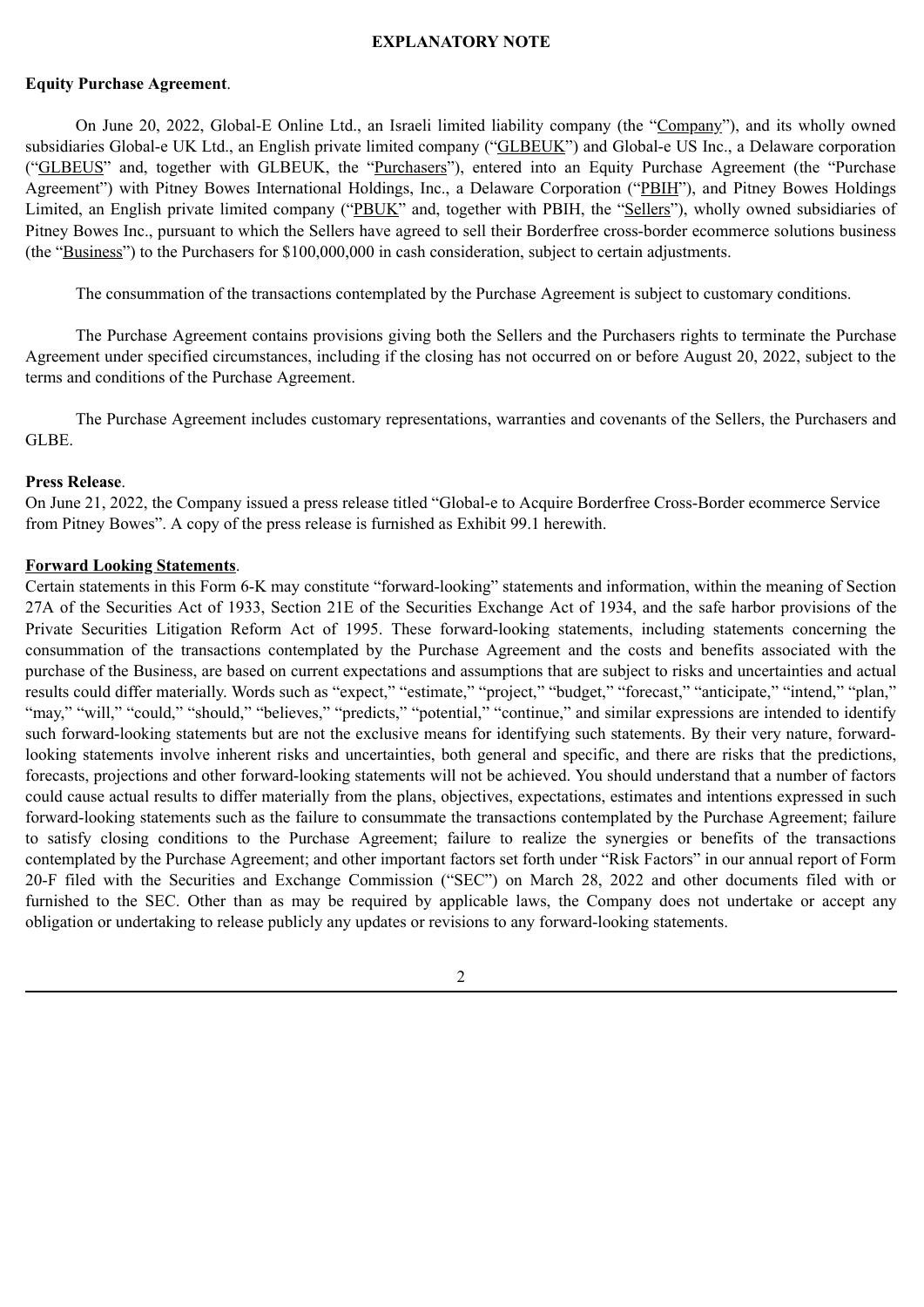# **EXHIBIT INDEX**

The following exhibit is furnished as part of this Form 6-K:

| Exhibit | <b>Description</b>                                                                                                         |
|---------|----------------------------------------------------------------------------------------------------------------------------|
| 99.1    | Press release dated June 21, 2022 titled "Global-e to Acquire Borderfree Cross-Border ecommerce Service from Pitney Bowes" |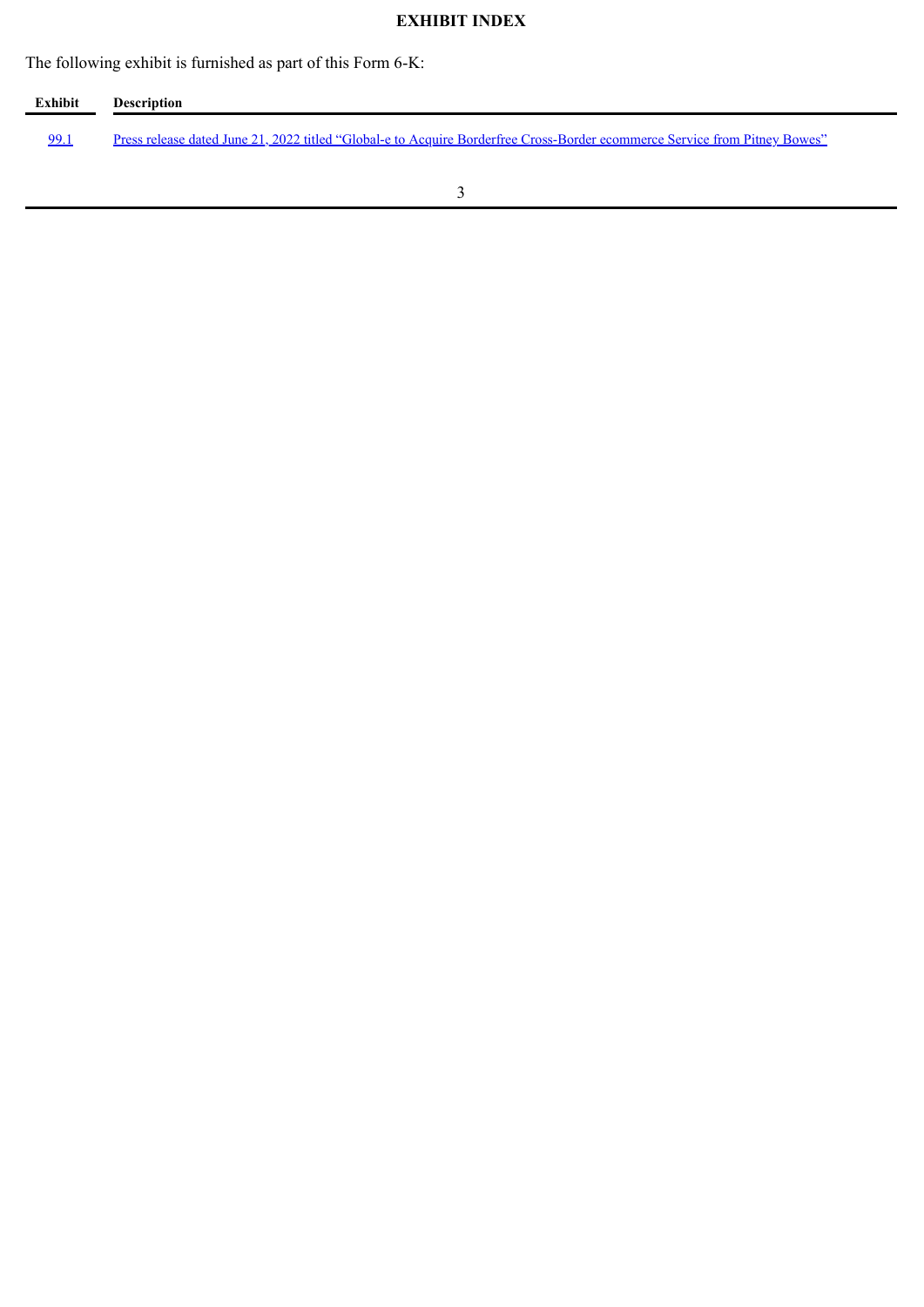### **SIGNATURES**

Pursuant to the requirements of the Securities Exchange Act of 1934, the registrant has duly caused this report to be signed on its behalf by the undersigned, thereto duly authorized.

> **Global-E Online Ltd.** (Registrant)

By: /s/ Amir Schlachet

Name:Amir Schlachet Title: Chief Executive Officer

Date: June 21, 2022

4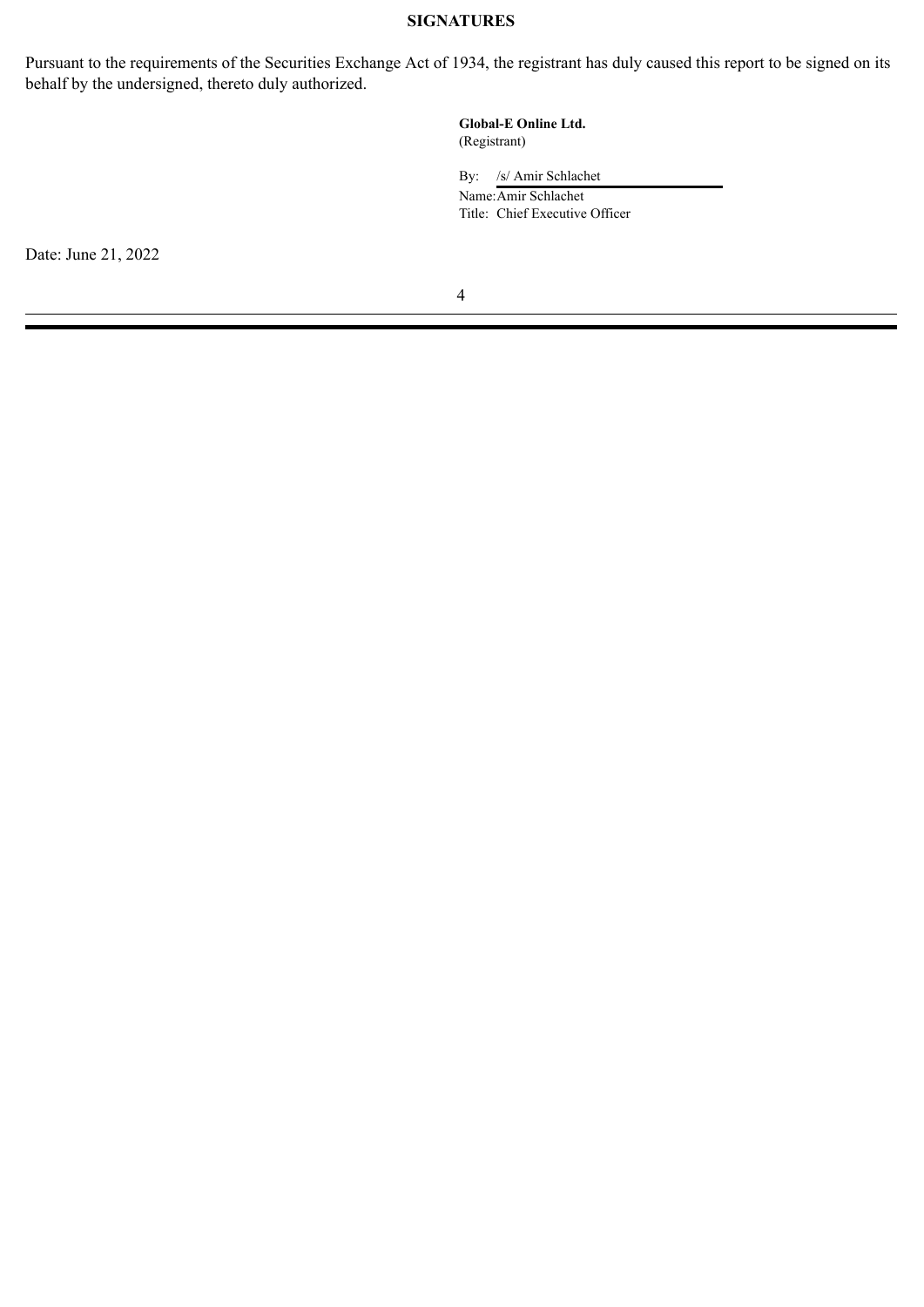## **Exhibit 99.1**

## <span id="page-4-0"></span>**Global-e to Acquire Borderfree Cross-Border ecommerce Service from Pitney Bowes**

June 21, 2022

*The acquisition is expected to strengthen Global-e's platform offering for enterprise brands. Global-e and Pitney Bowes will also form a cross-border partnership to offer additional services to ecommerce brands.*

**PETAH-TIKVA, Israel and Stamford, CT, USA--(BUSINESS WIRE)**—Global-e (NASDAQ: GLBE) ("Global-e" or the "Company"), the world's leading cross-border end-to-end platform for brands and retailers, today announced that it has entered into a definitive agreement with Pitney Bowes (NYSE: PBI) to acquire the global shipping and mailing company's Borderfree cross-border ecommerce solutions business. Borderfree helps retailers enter new global markets by localizing their domestic website in 200+ countries and territories, simplifying compliance and regulations processing.

In addition, the companies will begin a strategic partnership and commercial relationship whereby Pitney Bowes will provide cross-border ecommerce logistics services to Global-e and its clients. In turn, Pitney Bowes clients will receive access to best-inclass cross-border solutions on the Global-e platform. The acquisition and partnership are expected to strengthen Global-e's offering and solutions for large enterprises. Both businesses will benefit from the combination of unique capabilities that will attract marquis retailers from around the world.

Leveraging Borderfree's capabilities, Global-e will provide merchants with a best-in-class solution of global demand generation. Current Borderfree clients will gain access to Global-e's leading platform localization capabilities, in combination with Globale's unique data models and AI-algorithms for conversion optimization.

"This acquisition follows our strategy to support the global expansion of brands of all sizes in the most sophisticated way possible," said Nir Debbi, President and Co-founder of Global-e. "By partnering with Pitney Bowes and utilizing Borderfree's demand generation capabilities, Global-e will continue to enhance the value it brings to global brands looking to fully capitalize on their cross-border D2C channel. In addition, the acquisition will further cement our leadership as the end-to-end solution of choice for any size of merchant, from small and emerging brands all the way to the world's largest enterprise brands."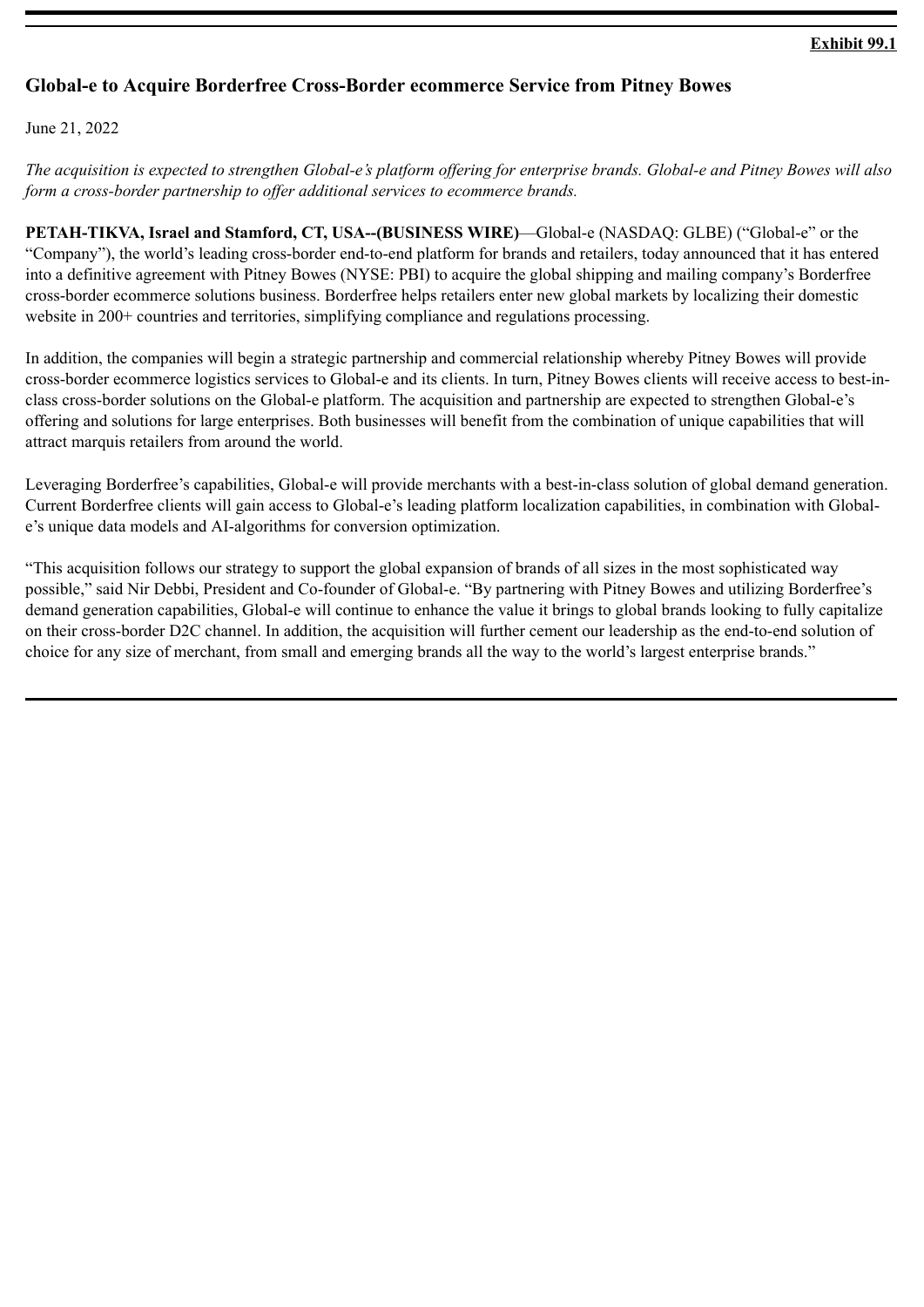"Pitney Bowes is excited to form a strategic partnership with Global-e to further extend our suite of Designed™ Cross-Border services as Pitney Bowes continues to grow and invest in our advanced suite of ecommerce logistics services for delivery and returns," said Gregg Zegras, Executive Vice President and President of Global Ecommerce, Pitney Bowes. "Merchants will benefit from the combination of Global-e's best-in-class cross-border localization technology and best-in-class ecommerce logistics capabilities from Pitney Bowes, a strength we will continue to build globally."

"Borderfree shares our values and aspirations to help brands become global," said Amir Schlachet, CEO and Co-founder of Global-e. "We are delighted to welcome the Borderfree team into the Global-e family and are excited about the opportunity to partner with Pitney Bowes."

Global-e will acquire Borderfree for approximately \$100 million, financed with cash. Borderfree is expected to generate in excess of \$40 million in revenues in calendar year 2022. The transaction is expected to close during Q3 2022, subject to customary conditions.

## **About Global-e**

Global-e's mission is to make global e-commerce "border-agnostic." Global-e is the world's leading platform to enable and accelerate global, direct-to-consumer cross-border e-commerce. The chosen partner of more than 650 global brands and retailers across the United States, Europe and Asia, Global-e makes selling internationally as simple as selling domestically. Founded in 2013 by Amir Schlachet, Shahar Tamari and Nir Debbi, the company enables e-commerce retailers to increase the conversion of international traffic into sales by offering online shoppers in over 200 destinations worldwide a seamless, localized shopping experience. Global-e's end-to-end e-commerce solutions combine best-in-class localization capabilities, big-data best-practice business intelligence models, streamlined international logistics and vast cross-border experience, enabling international shoppers to buy seamlessly online and retailers to sell from, and to, anywhere in the world.

## **About Pitney Bowes**

Pitney Bowes (NYSE:PBI) is a global shipping and mailing company that provides technology, logistics, and financial services to more than 90 percent of the Fortune 500. Small business, retail, enterprise, and government clients around the world rely on Pitney Bowes to remove the complexity of sending mail and parcels. For the latest news, corporate announcements and financial results visit https://www.pitneybowes.com/us/newsroom.html. For additional information, visit Pitney Bowes at www.pitneybowes.com.